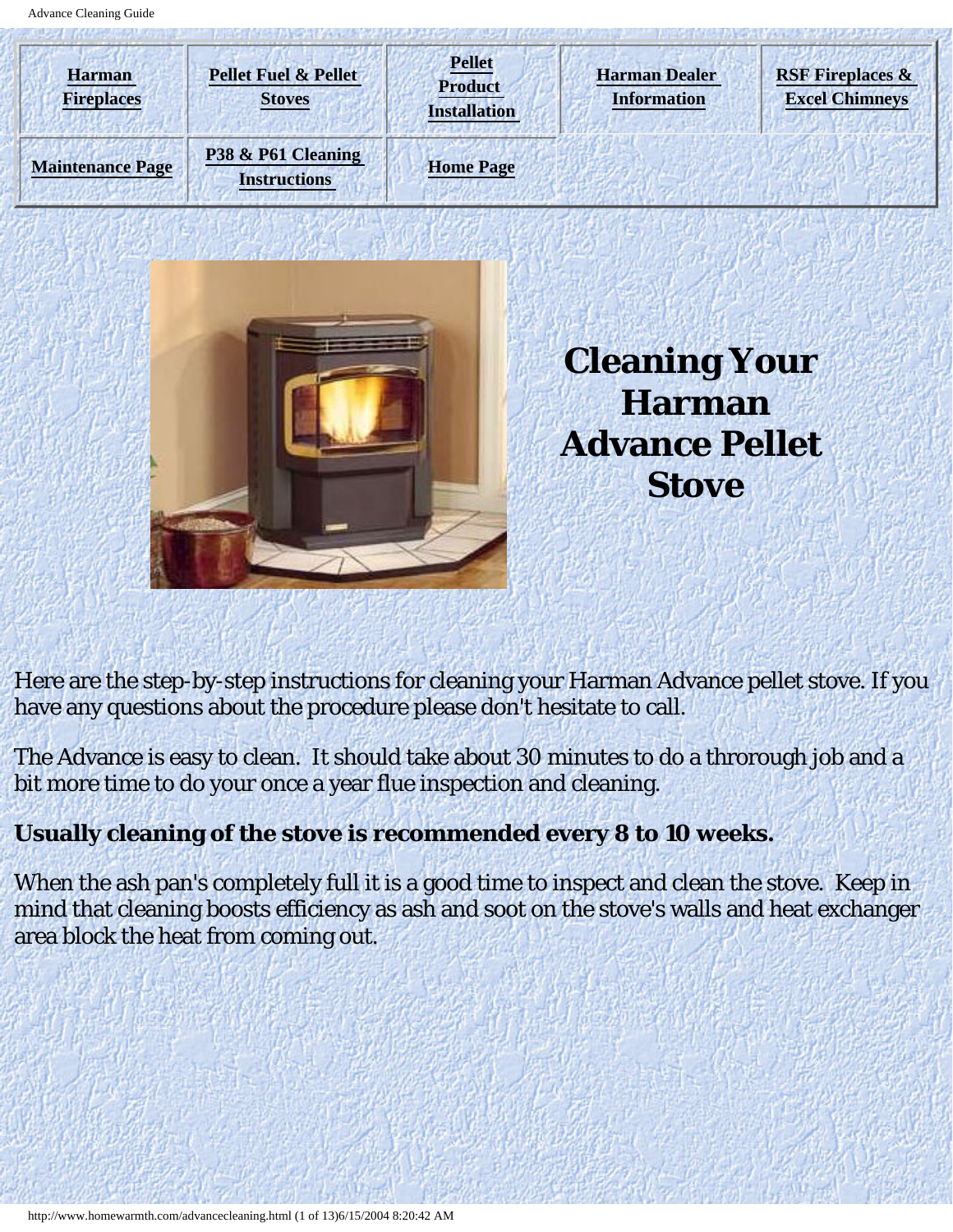# **Tools you will need:**

**Ash Vac (This is a vacuum you can buy at hearth shops which is specifically designed for ash) or a standard shop vac equipped with a fine dust filter. (Sheet rock filter)** 

- **Drop cloth or newspapers**
- **Putty knife**
- **Standard screwdriver**
- **Hammer**
- **Dust mask**
- **Drop light or flash light**
- **Pliers**
- **Standard Socket wrench set**
- **Paper towels or rags**
- **Triangular flue brush that comes with the stove**
- **3-inch flue pipe brush with flexible rod**
- **Stove glass cleaner**
- **Dish washing gloves**





**Be sure your stove is completely out and cool. Unplug the stove.**The stove must be completely out before cleaning. Every part must be cool to the touch including the pellets that are left in the burn pot. **Live pellets are a fire hazard - especially if they get sucked into a vacuum cleaner.** Every year we hear stories of people lighting their vacuums on fire by sucking up hot ashes. Worse still this can lead to a house fire.

Hot ashes should be stored in a metal container with a tight fitting lid. When they are completely out the ashes can be used as a soil conditioner for your lawn or houseplants.

#### **Wear a dust mask.**

This is important! Don't be foolhardy when it comes to protecting your lungs. Wear a mask. Professional chimney sweeps do so and for good reason.



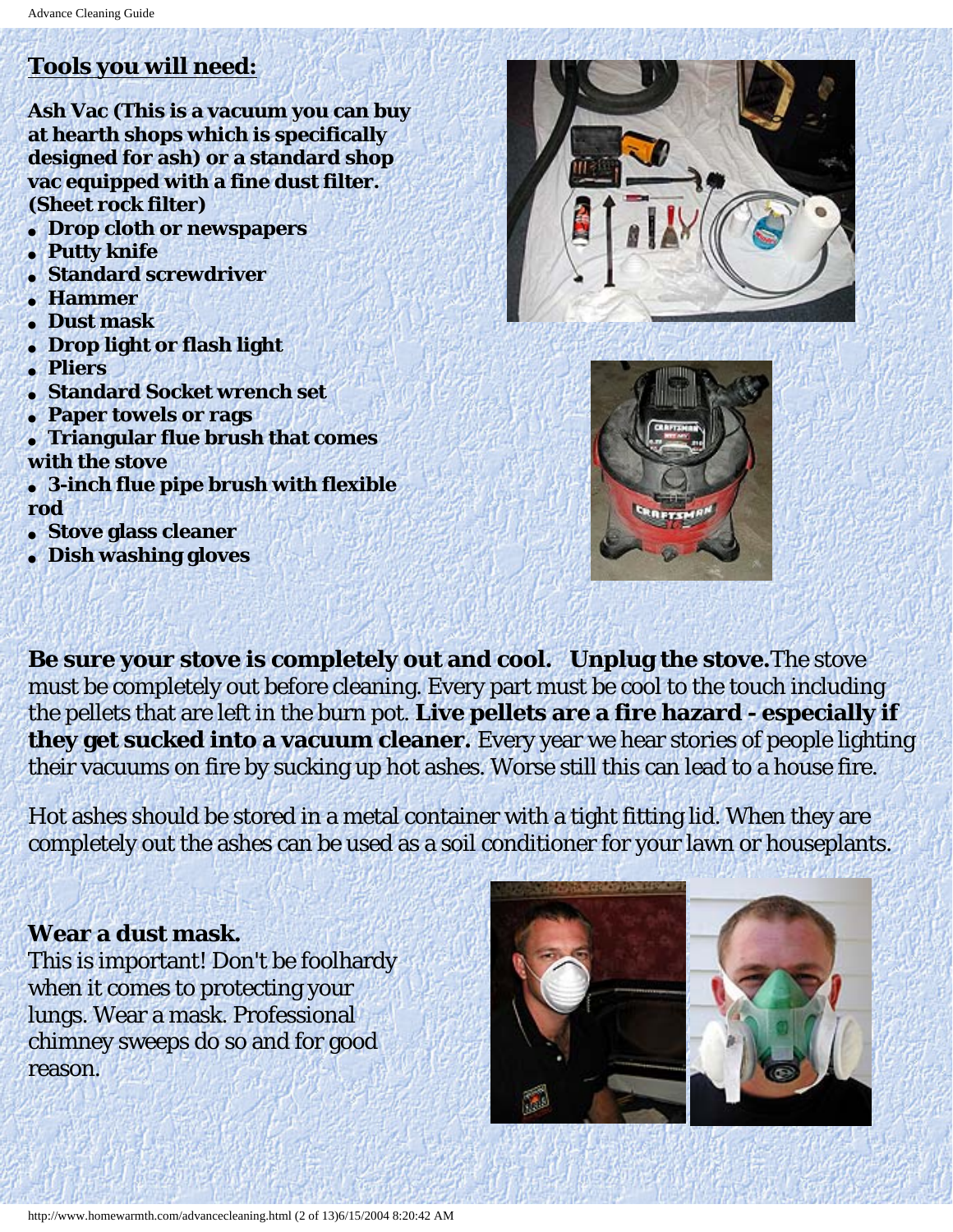Start by placing a drop cloth in front of your stove. Alternatively you can use newspaper.

Keep your tools on the drop cloth and within reach so when you are done you can wrap the tools in the cloth and take them outside.Lift the brick panel upward and remove the flame guide.

**Remove the brick panel and brush the panel clean.** Do not vacuum the panel, lightly brush with a soft bristle paint brush. The panel becomes more fragile over time and needs to be handled carefully.





**Remove soot deposits from within the fire chamber.** Using the pointed end of the scraper provided with your Harman stove and the vacuum, scrape the accordion heat exchanger and the surrounding areas free of fly ash.

Remove soot from the steel sidewalls of the fire chamber using a 2" putty knife. Holding the hose of the vacuum just below where you are scraping helps to remove airborne dust and catch the soot as it falls away.

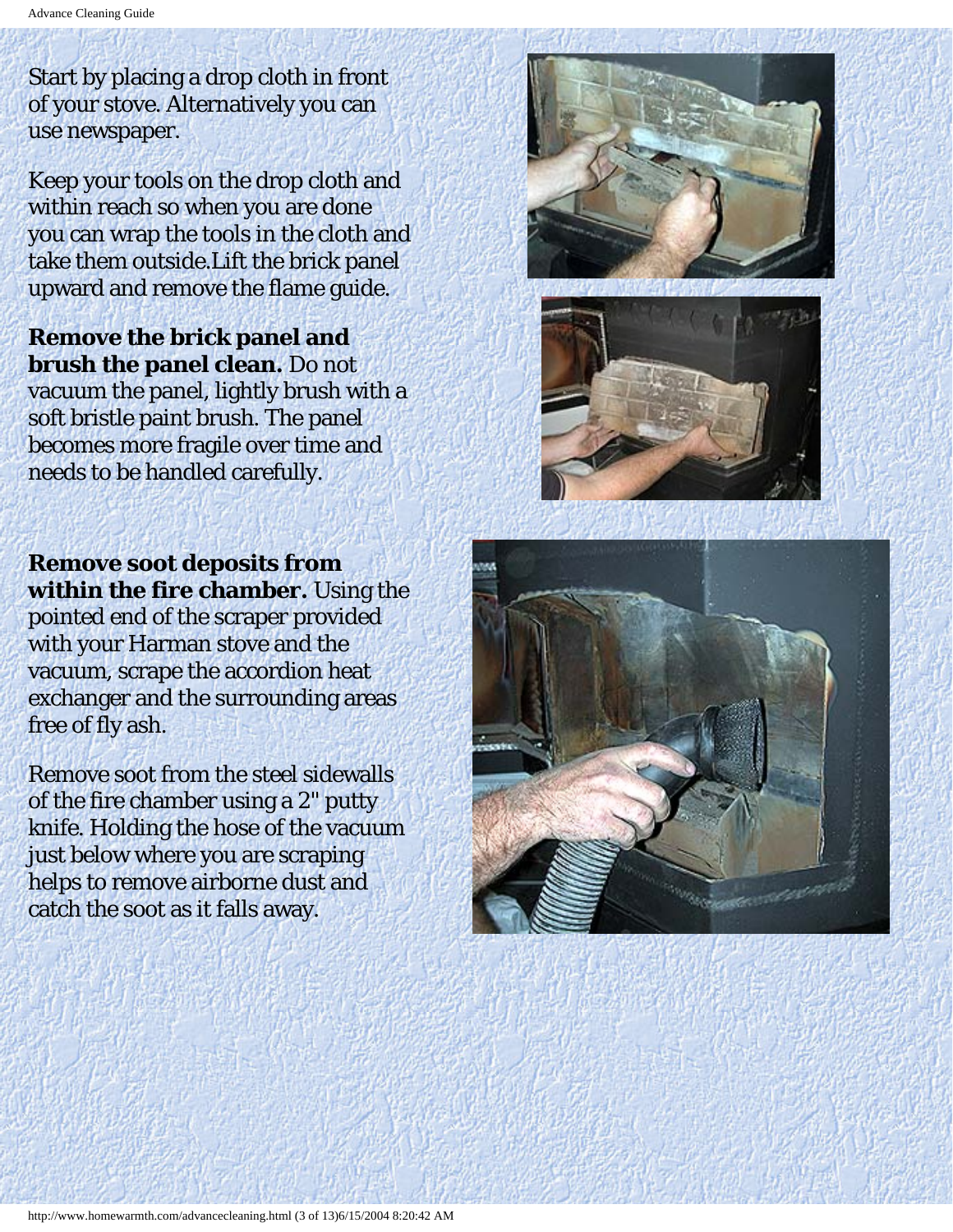Advance Cleaning Guide



Scrape any carbon deposits from the burn pot. You will find that a standard screwdriver and hammer works best for this.

Be sure to scrape the sides of the burn pot as well as the bottom.





Vacuum the holes in the burn pot to remove particles that may block the holes.

The use of a paper clip to clear plugged holes may be necessary.

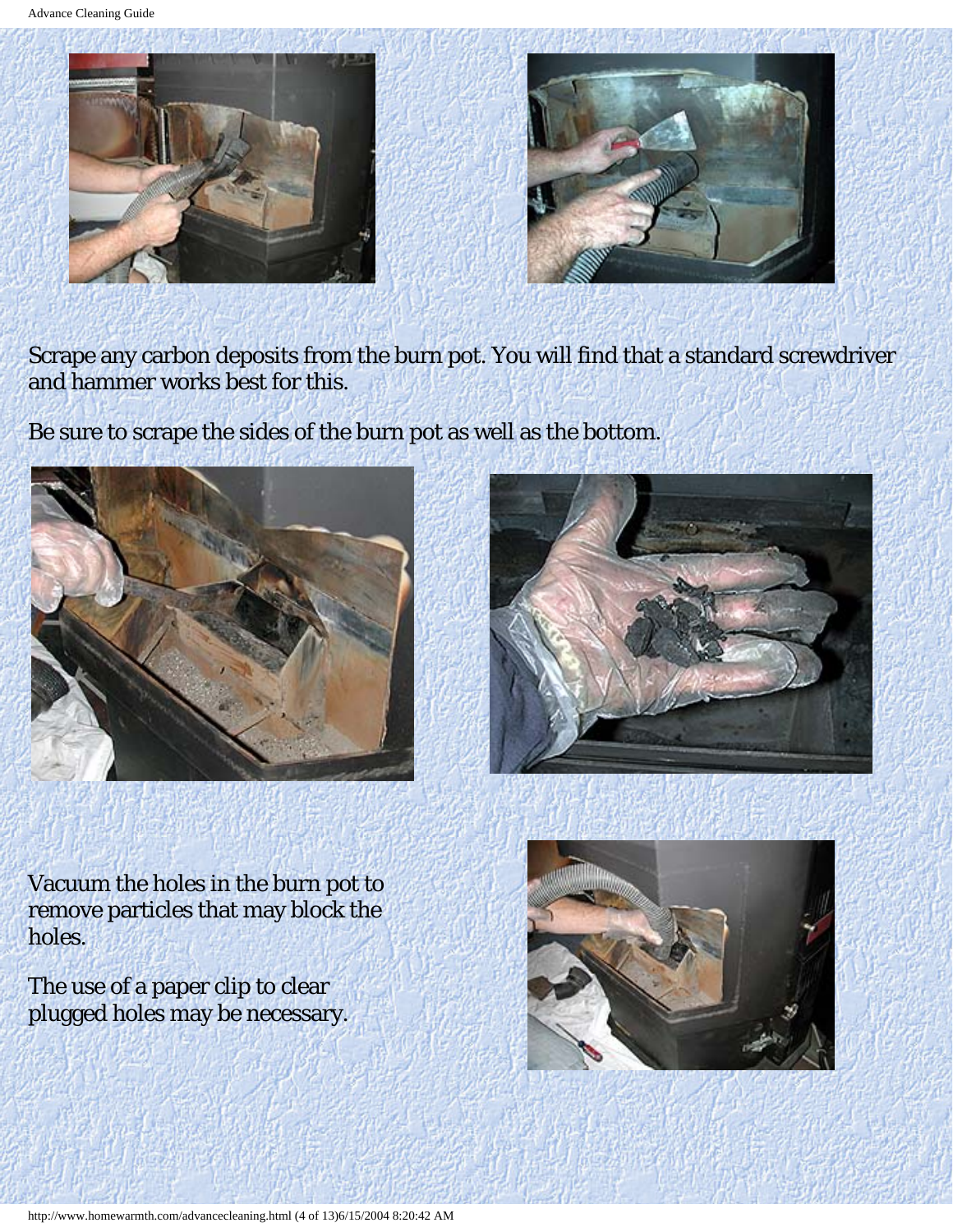# **Clean ash from inside the burn pot.**

Remove the cover plate on the burn pot by loosening the two wing nuts holding the plate in place. You may need to use pliers to loosen the wing nuts initially.

Vacuum ash from the inside of the pot.

Use your finger to brush out any ash that can't be reached with the nozzle of the vacuum.

After cleaning, be sure the cover plate is fully closed before tightening the wing nuts.

You don't need to tighten the wing nuts with pliers!

### **Remove the two cover plates on either side of the burn pot.**

These can be lifted upward to dislodge. You may need to tap them gently from the bottom using a hammer or rubber mallet.





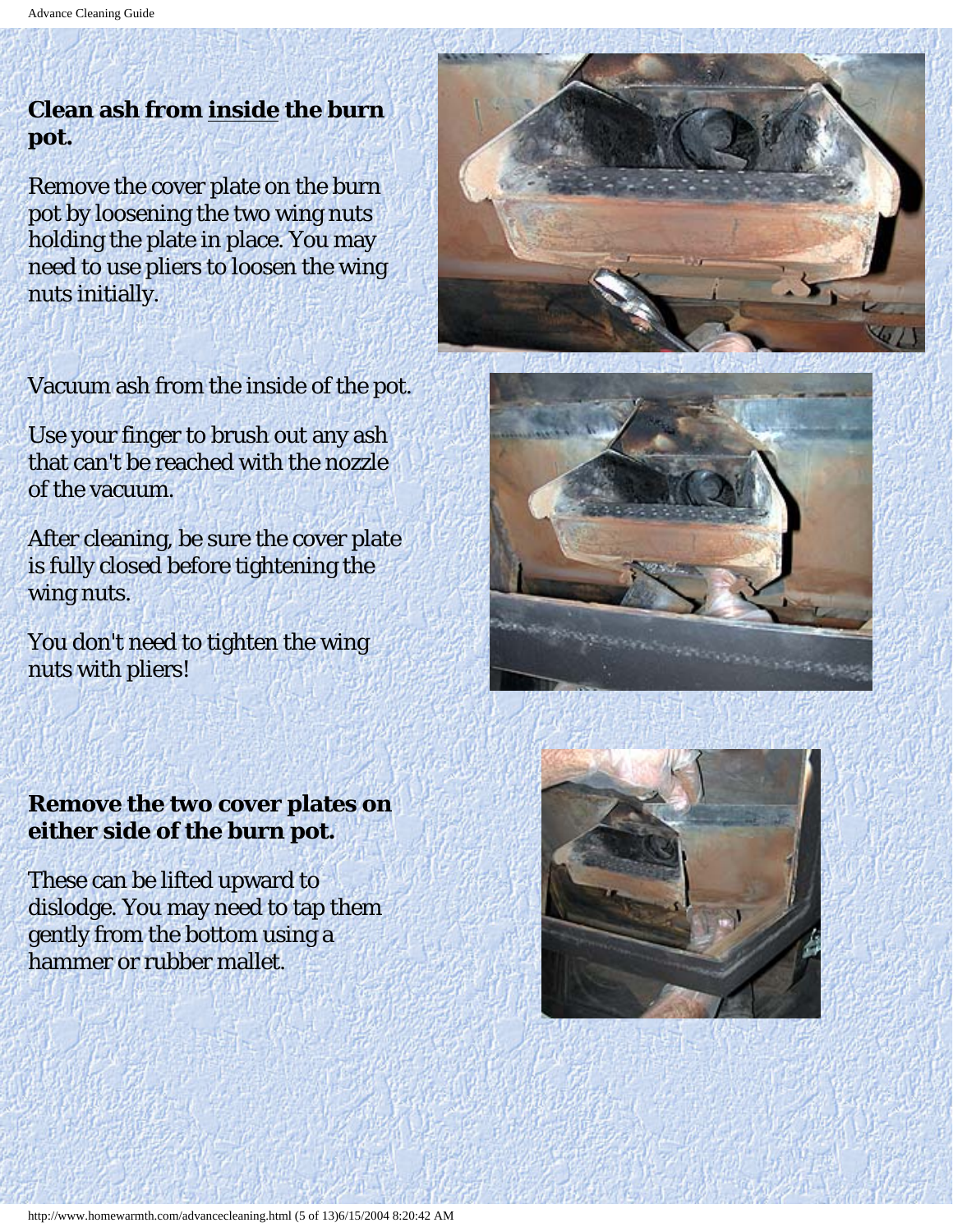Clean the vertical flue passageways with the triangular brush that comes with your stove.

There are 4 passageways on either side of the burn pot. Run the brush all the way up until it hits the top of the stove, then gently pull the brush downward and out.



#### **Remove the stove's ash pan**

Vacuum the inner walls of the pedestal of the stove. Scrape the sides and back of the ash pan.





Remove the combustion blower cover plate and vacuum the fins of the combustion blower. An old toothbrush works well for removing deposits on the blower fins.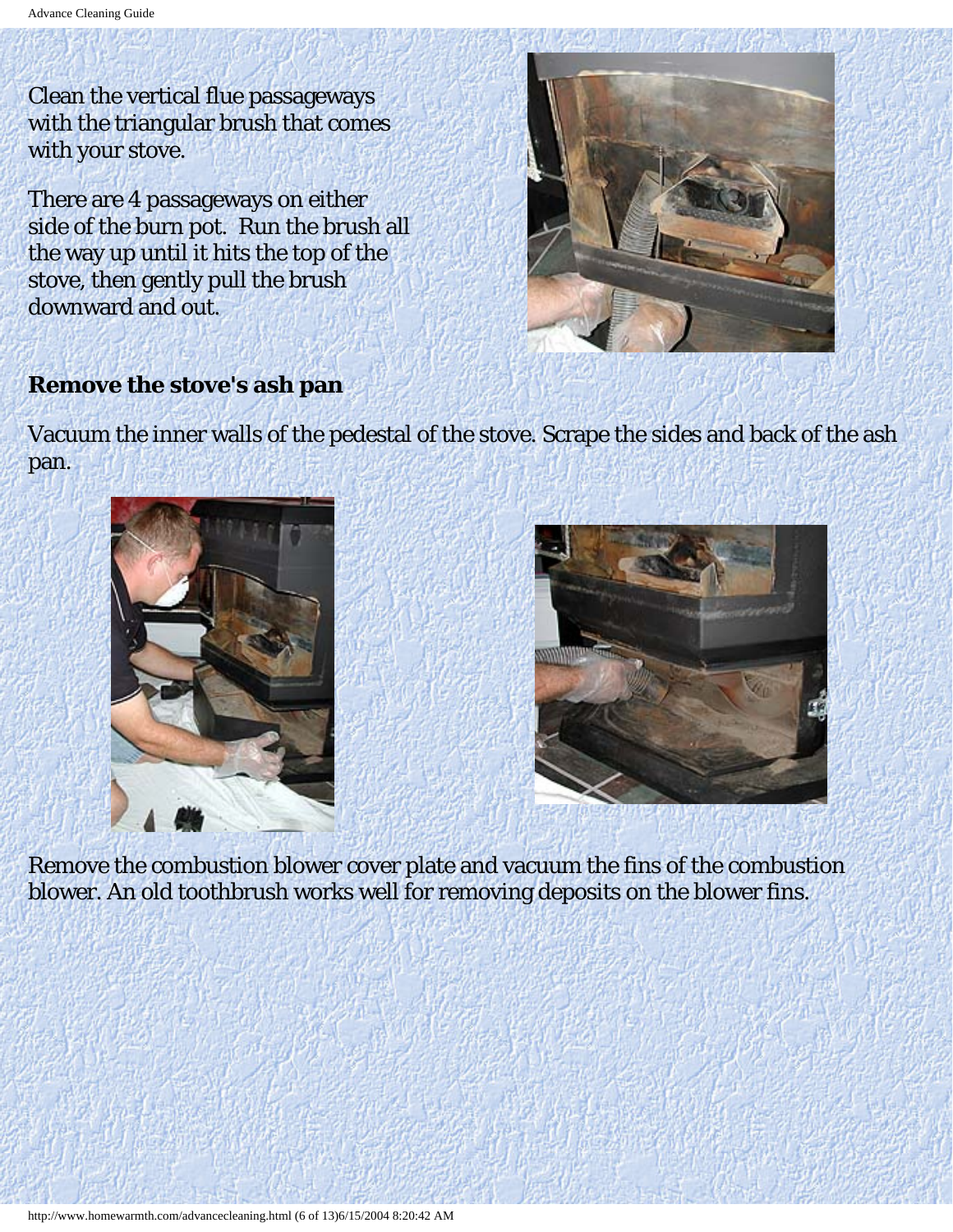

### **Brush out the flue passageway within the stove**

Inspect and clean the feed mechanism and venting system (flue pipes & chimney) once at the end of the heating season.

Insert a 3" brush through the passageway, but be careful not to bend or otherwise damage the exhaust gas probe which is located near the flue collar of the stove. The probe is durable, but bending it can cause it to malfunction. The probe can be removed and cleaned using glass cleaner and then reinstalled.

Note: You will be able to clean most of the deposits from a tee, elbow or length of pipe attached to the stove from this passageway.



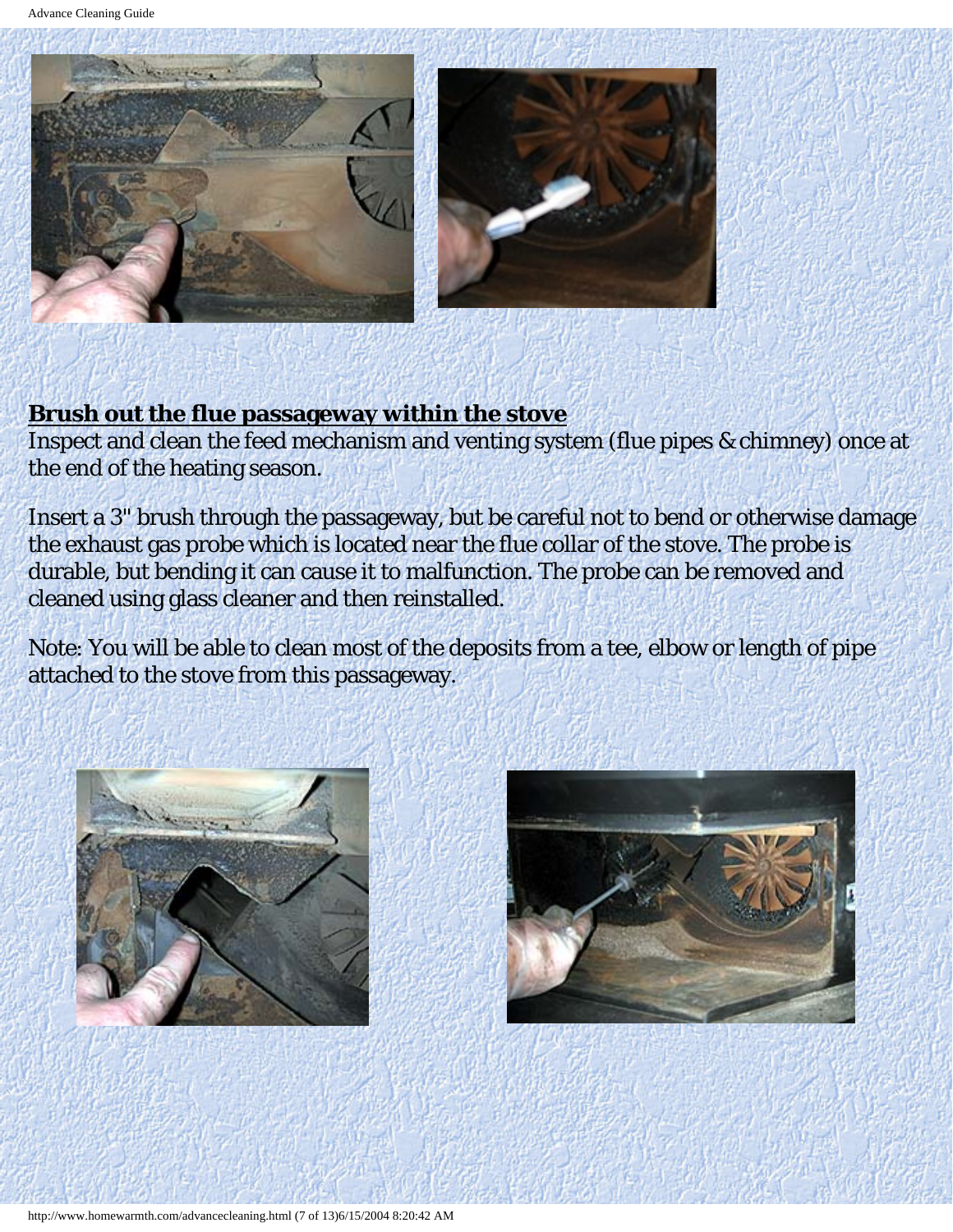



### **Remove soot and fly ash deposits from the glass**

Vacuum the fly ash from the lip that is below the glass.

There are various glass cleaners you can buy at stove shops that are specially designed to remove hydrocarbon (soot) and fly ash (mineral) deposits from the glass. Just spray a small amount of cleaner on the glass and use a paper towel or rag to wipe it clean. Alternatively you can use a razor scraper to remove the deposits.





### **Other things to check and clean at the end of the heating season:**

Clean sawdust (fines) from the feed mechanism.

Remove the cast iron door on the pellet feeder mechanism and vacuum out any sawdust that has accumulated.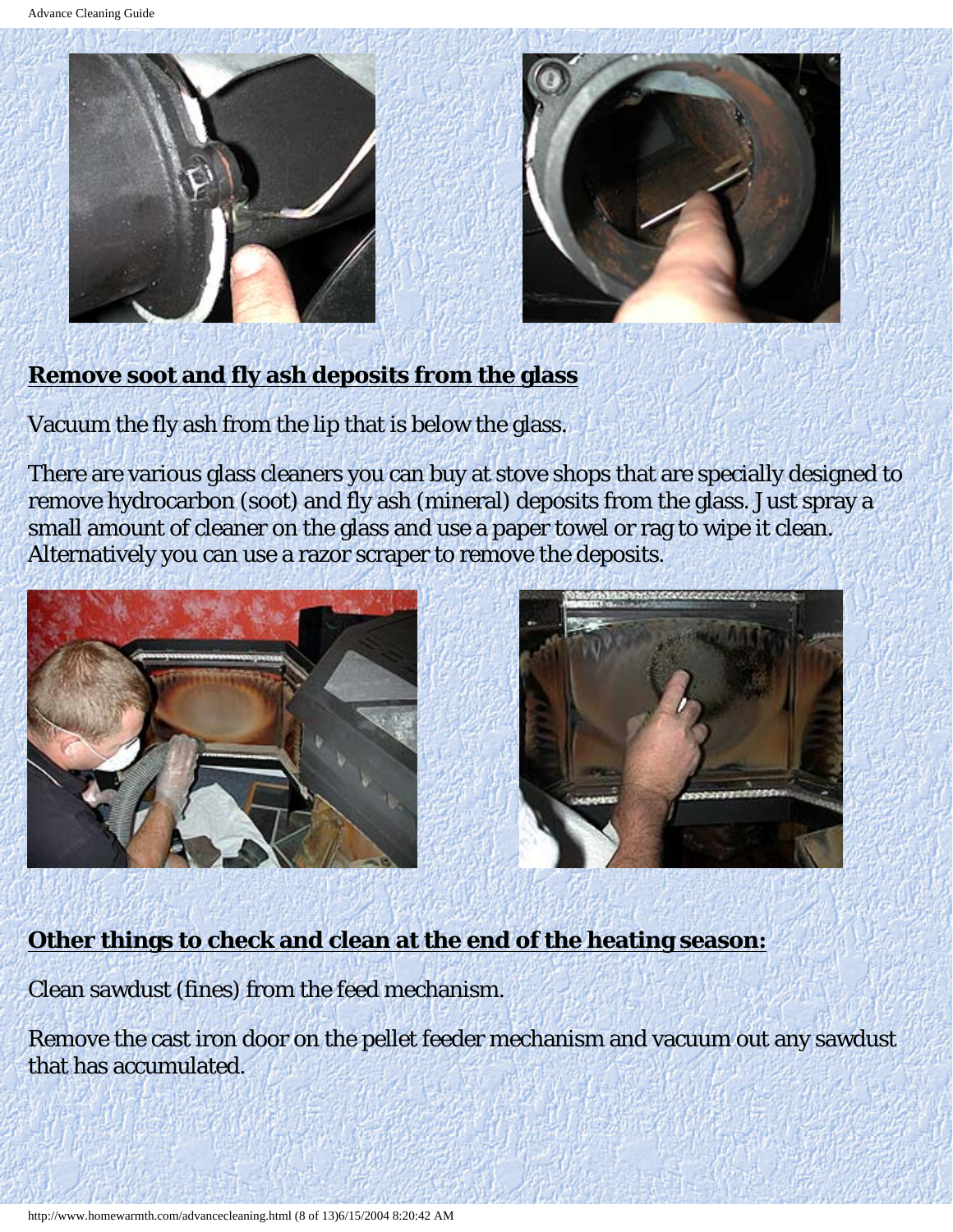



### **Clean dust and pet hair from the distribution blower**

The distribution blower is the large black blower adjacent to the combustion blower. If the fins of the blower are covered with dust and pet hair, it is best to thoroughly clean the blower using the following procedure:

### **Caution: Be sure to unplug the stove!**





Remove the screws holding the blower in place using a socket wrench with an 8" extension. Use a toothbrush to remove dust from the fins, but be careful not to bend any of the fins. Once the fan blade has been cleaned reattach the fan.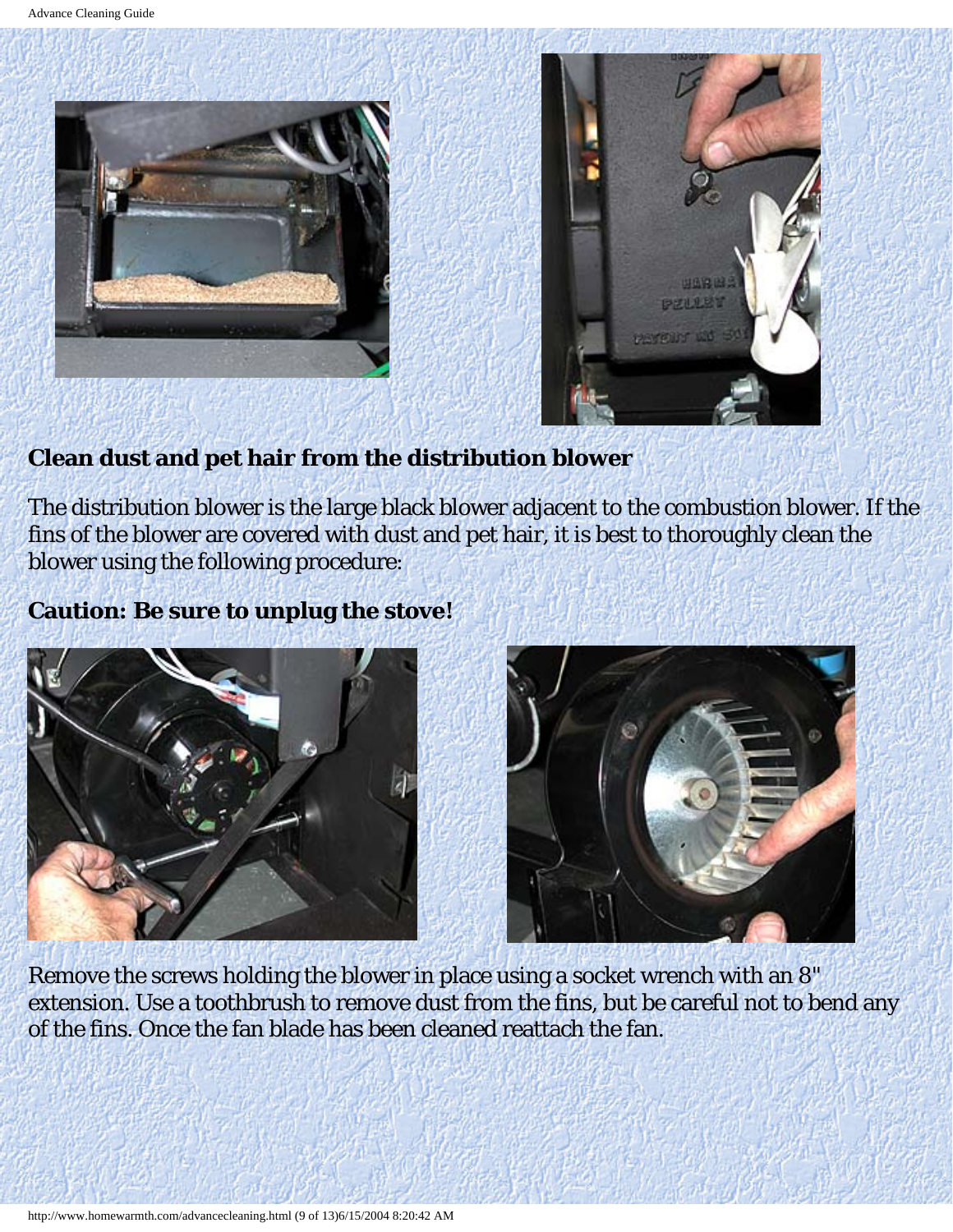# **Clean dust from the auger motor and the back of the combustion blower.**

Vacuum the "engine" compartment, including the blades of the fans, which cool the auger and combustion motors.





Run a brush through all the flue pipes and vacuum out the loose soot and fly ash.

You may need to take apart sections of pipe in order to do this.





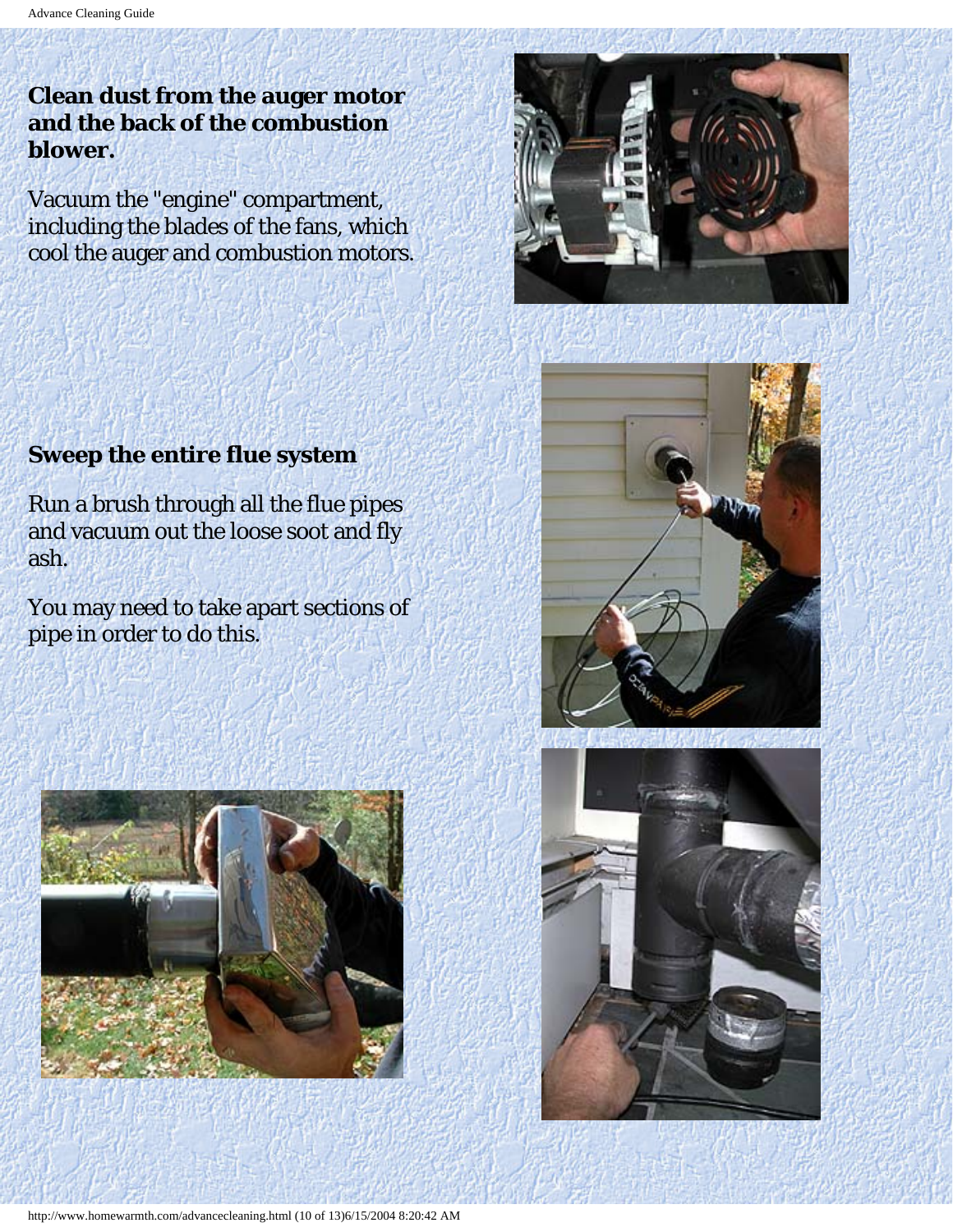Note: Professional installers often design the venting system so that certain joints can be taken apart. These joints will often have either aluminum tape or silicone caulking on the outside. Use a knife to scrape off the silicone caulking on the joints you plan to take apart.

If your pellet stove is installed into an existing chimney you will need to clean the chimney as well as the pellet pipe. To do this you will need the appropriate sized chimney brush and rods. (I.e. a six inch diameter chimney will need a 6" diameter brush) Call a CSIA Certified chimney sweep or other qualified professional to clean the flue system. These professionals have the equipment and the experience to do a thorough job.

Once the flue system has been cleaned, reconnect and re-caulk the pellet vent. High temperature RTV silicone caulking will work for this. Note: it is very important that each joint of the pipe within the home be airtight. Even small pinhole leaks can leak smoke!

### **Inspect and clean the hopper lid gasket**

Remove any sawdust or pellet chips from the gasket in the hopper lid. This should also be done after every filling of the hopper. It is important that this gasket be airtight.

If the gasket is damaged or compressed (due to pellets being pressed into the gasket when the hopper lid is closed) replace the gasket.

# **Touch up the stove with high temperature paint**

You will need to touch up the paint on the stove from time to time. Most people do this once a year. Use high temperature satin finish Stove-Bright paint, available from your local Harman dealer.



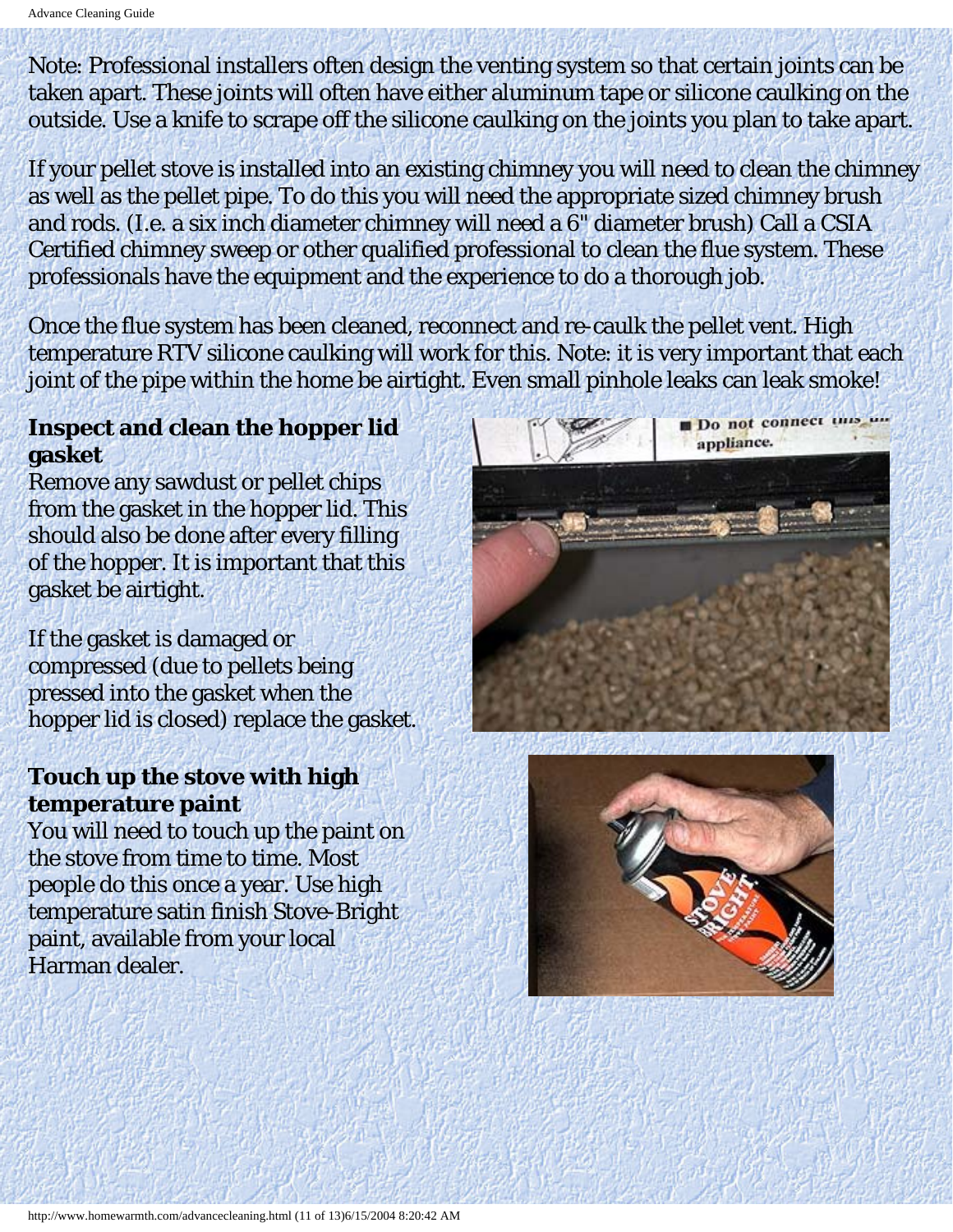Simply shake up the can and apply a thin coat over the parts of the stove that need to be touched up. Use newspaper to mask areas and to prevent over spray. Hold the paint can upright and about 6 inches from the stove when you are painting.



# **Cleaning the outside of the stove and the gold plated parts**

The outside of the stove can be cleaned with soap and water. Be sure to wipe the stove dry after cleaning.

The gold plated components (grills, door, and sunrise insert) can be cleaned using soap and water or alternatively window cleaner.

It is important to remove finger prints. These contain oil that will permanently stain the gold when exposed to the high heat of the fire. **NEVER USE ABRASIVE CLEANERS ON THE GOLD.** Abrasive cleaners will remove the gold plating.





*To visit other pages on this site, or related links, please click on the links below or at the top of the page:*